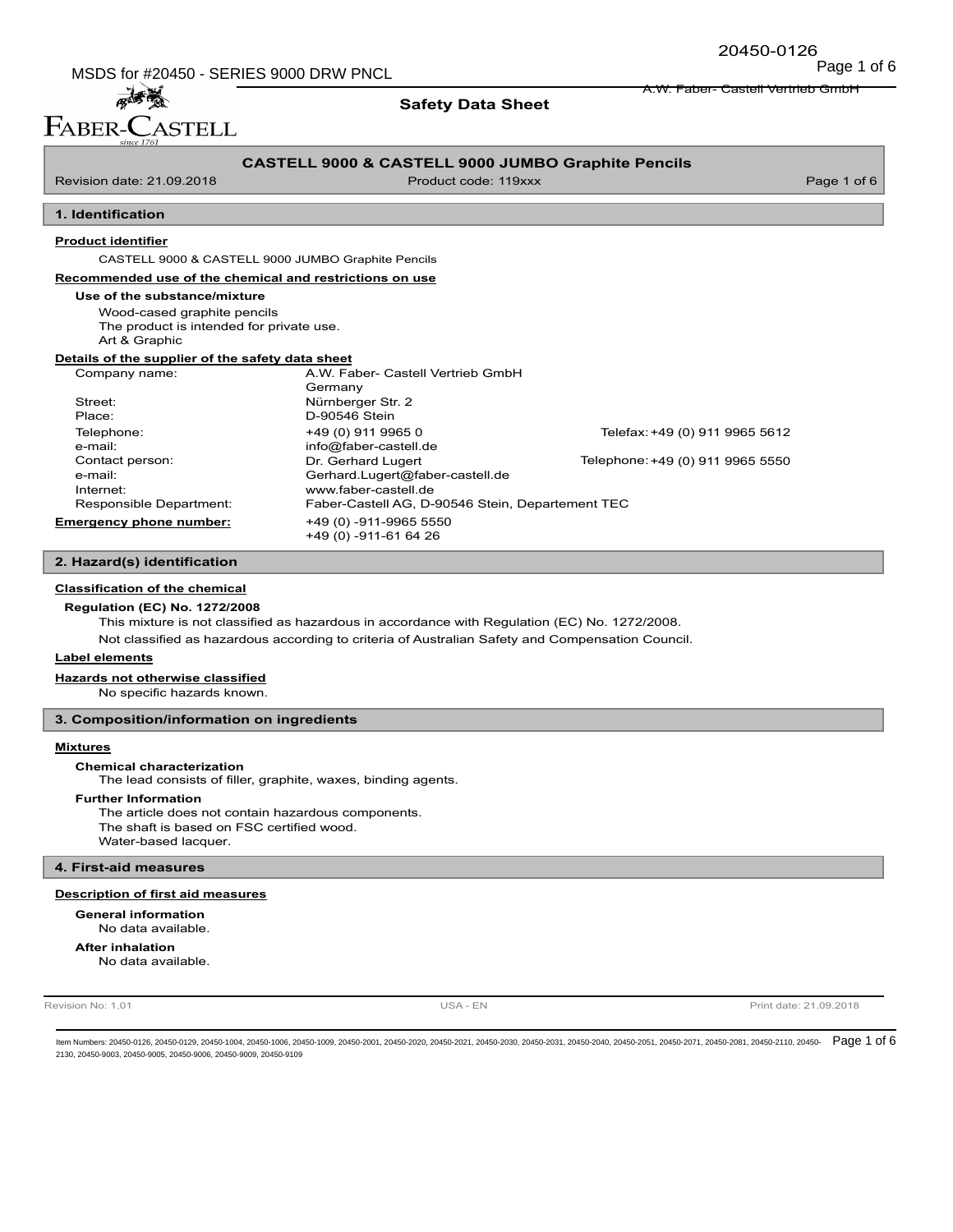MSDS for #20450 - SERIES 9000 DRW PNCL Notice that the extent of the control of the Page 2 of 6

孟家

**Safety Data Sheet**

A.W. Faber- Castell Vertrieb GmbH

## FABER-CASTELL **CASTELL 9000 & CASTELL 9000 JUMBO Graphite Pencils** Revision date: 21.09.2018 **Product code: 119xxx** Product code: 119xxx Page 2 of 6 **After contact with skin** If not expected skin irritation occurs: Get medical advice/attention. **After contact with eyes** Check for contact lenses and remove them if present. Rinse eyes with plenty of water. If necessary call a physician. **After ingestion** In case of indisposition, seek medical advice. No risk if small quantity ingested. **Most important symptoms and effects, both acute and delayed** No data available. **Indication of any immediate medical attention and special treatment needed** No data available. **5. Fire-fighting measures Extinguishing media Suitable extinguishing media** Carbon dioxide (CO2). Extinguishing powder. Foam. Atomized water. **Unsuitable extinguishing media** For this substance / preparation no extinguishing agent restriction exist. **Specific hazards arising from the chemical** No hazards even known by the product. **Special protective equipment and precautions for fire-fighters** No special measures are necessary. **6. Accidental release measures Personal precautions, protective equipment and emergency procedures** No special measures necessary. **Environmental precautions** No special environmental protection measures are necessary. **Methods and material for containment and cleaning up** Take up mechanically, placing in appropriate containers for disposal. **Reference to other sections** Information for safe handling, see section 7. Information for personal protectice equipment, see section 8. Information for disposal, see section 13. **7. Handling and storage Precautions for safe handling Advice on protection against fire and explosion** No special measures are necessary. **Further information on handling** No special measures are necessary. **Conditions for safe storage, including any incompatibilities Requirements for storage rooms and vessels** No special measures are necessary. **Advice on storage compatibility** No special measures are necessary. **Further information on storage conditions** No special measures are necessary. Revision No: 1,01 **Print date: 21.09.2018** USA - EN USA - EN Print date: 21.09.2018 ltem Numbers: 20450-0126, 20450-0129, 20450-1004, 20450-1006, 20450-1009, 20450-2001, 20450-2020, 20450-2030, 20450-2031, 20450-2001, 20450-2001, 20450-2081, 20450-2081, 20450-2081, 20450-2081, 20450-2081, 20450-2081, 2045 2130, 20450-9003, 20450-9005, 20450-9006, 20450-9009, 20450-9109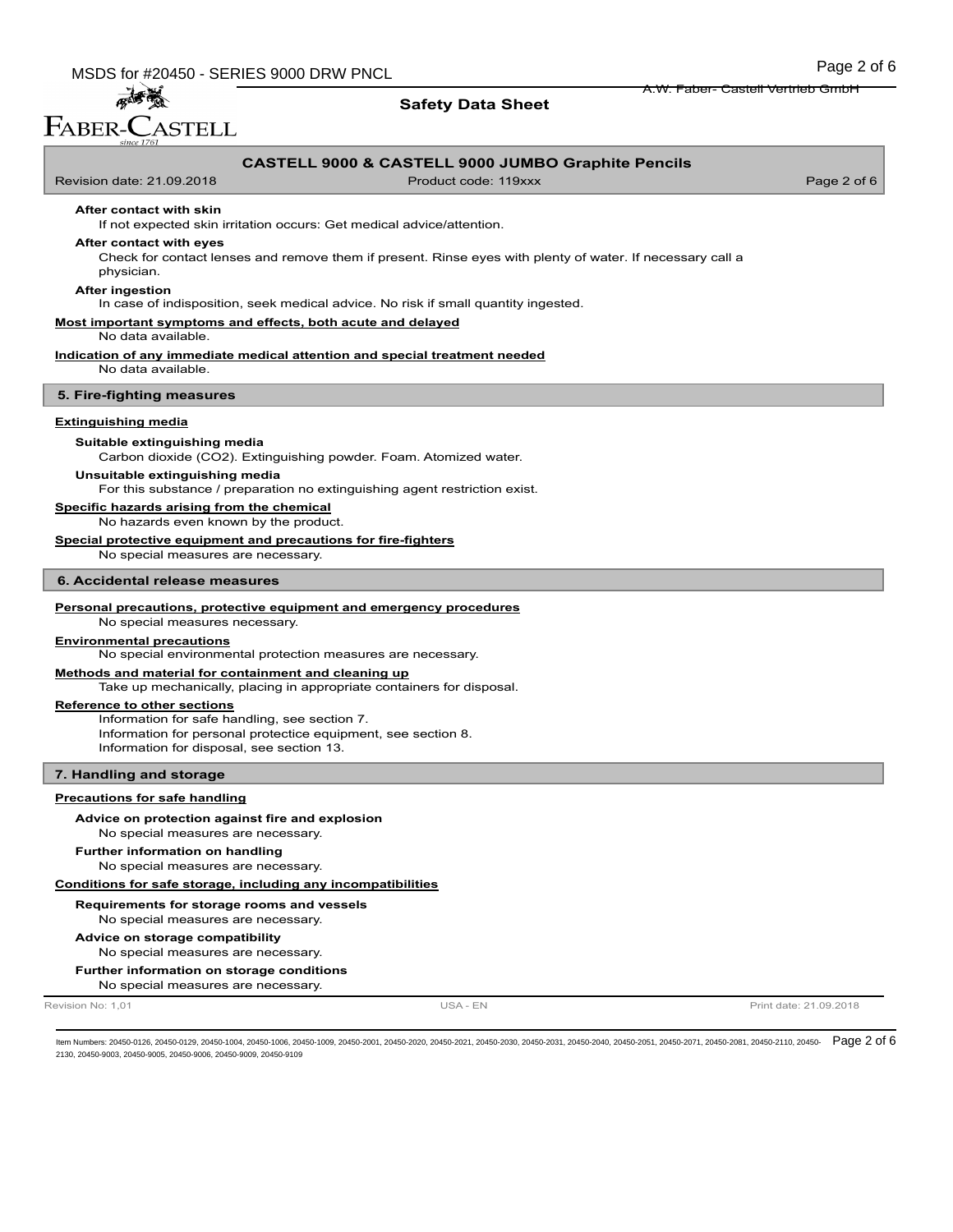**Safety Data Sheet**

## **CASTELL 9000 & CASTELL 9000 JUMBO Graphite Pencils**

Revision date: 21.09.2018 Product code: 119xxx Page 3 of 6

高高 FABER-CASTELL

## **8. Exposure controls/personal protection**

#### **Control parameters**

No threshold exposure limit value known. **Additional advice on limit values**

#### **Exposure controls**

| Protective and hygiene measures<br>Not required. |
|--------------------------------------------------|
| Eye/face protection                              |
| Not required.                                    |
| <b>Hand protection</b>                           |
| Not required.                                    |
| <b>Skin protection</b>                           |
| Not required.                                    |
| <b>Respiratory protection</b>                    |
| Not required.                                    |

No special instructions. **Environmental exposure controls**

**9. Physical and chemical properties**

## black Physical state: Solid. Color: **Information on basic physical and chemical properties** Odor: odourless pH-Value: No data available. **Changes in the physical state** Melting point/freezing point: No data available. Initial boiling point and boiling range: No data available. Sublimation point: No data available. Softening point: No data available. Pour point: No data available. : No data available. Flash point: No data available. **Flammability** No data available. Gas: No data available. not explosive. **Explosive properties** Lower explosion limits:  $\blacksquare$ Upper explosion limits:  $\blacksquare$ Ignition temperature:  $\blacksquare$ **Auto-ignition temperature** Solid: No data available. No data available. Decomposition temperature:  $\blacksquare$  No data available.

Revision No: 1,01 **Print date: 21.09.2018 USA - EN Print date: 21.09.2018** 

ltem Numbers: 20450-0126, 20450-0129, 20450-1004, 20450-1006, 20450-1009, 20450-2001, 20450-2020, 20450-2030, 20450-2031, 20450-2001, 20450-2001, 20450-2081, 20450-2081, 20450-2081, 20450-2081, 20450-2081, 20450-2081, 2045 2130, 20450-9003, 20450-9005, 20450-9006, 20450-9009, 20450-9109

A.W. Faber- Castell Vertrieb GmbH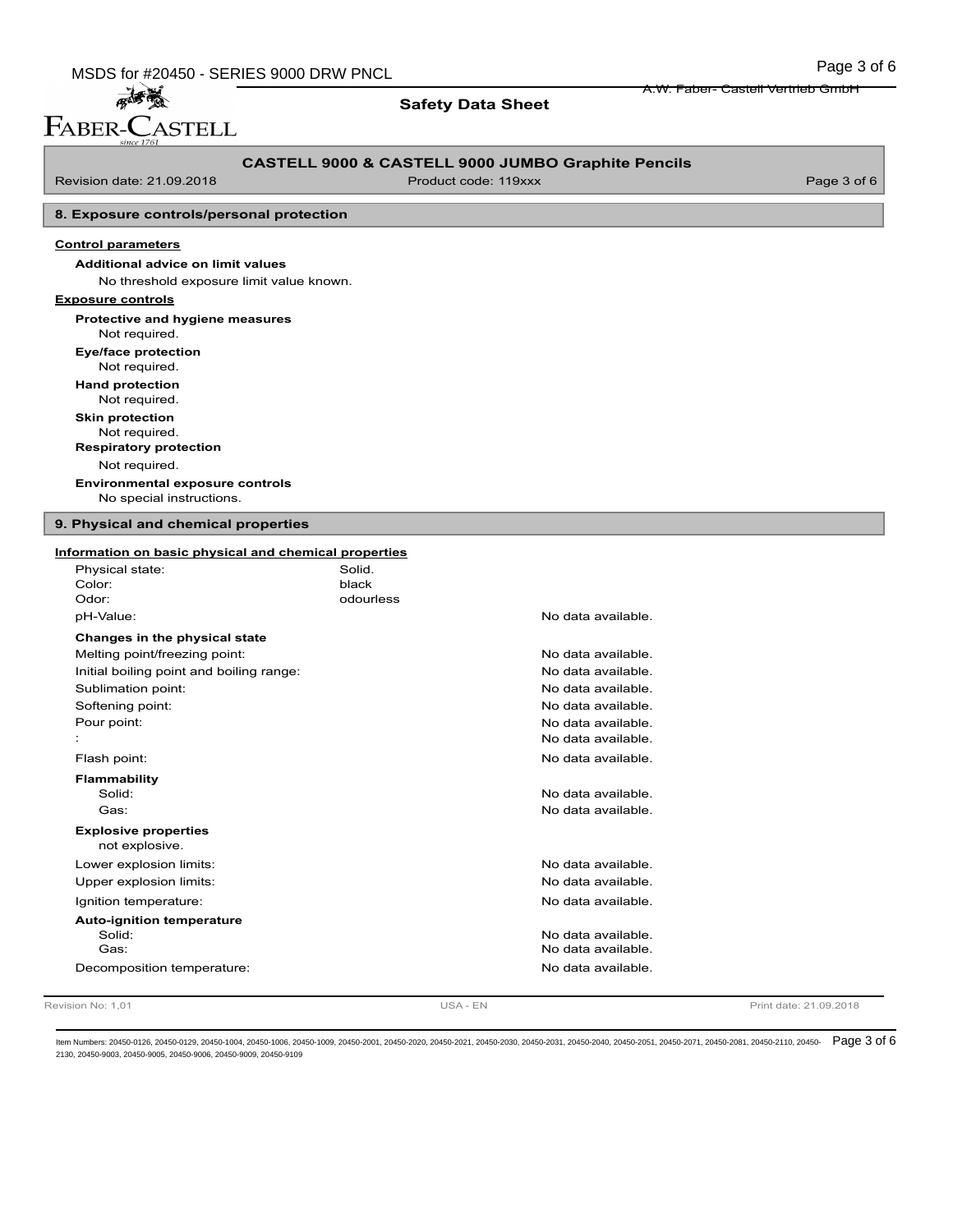

## **Safety Data Sheet**

| since 1761                                                               |                                                    |             |
|--------------------------------------------------------------------------|----------------------------------------------------|-------------|
|                                                                          | CASTELL 9000 & CASTELL 9000 JUMBO Graphite Pencils |             |
| Revision date: 21.09.2018                                                | Product code: 119xxx                               | Page 4 of 6 |
| <b>Oxidizing properties</b><br>Not oxidizing.                            |                                                    |             |
| Vapor pressure:                                                          | No data available.                                 |             |
| Vapor pressure:                                                          | No data available.                                 |             |
| Density:<br>Bulk density:                                                | No data available.<br>No data available.           |             |
| Water solubility:                                                        | insoluble                                          |             |
| Partition coefficient:                                                   | No data available.                                 |             |
| Viscosity / dynamic:                                                     | No data available.                                 |             |
| Viscosity / kinematic:                                                   | No data available.                                 |             |
| Flow time:                                                               | No data available.                                 |             |
| Vapor density:                                                           | No data available.                                 |             |
| Evaporation rate:                                                        | No data available.                                 |             |
| Solvent separation test:                                                 | No data available.                                 |             |
| Solvent content:                                                         | 0%                                                 |             |
| <b>Other information</b>                                                 |                                                    |             |
| Solid content:                                                           | 100%                                               |             |
| 10. Stability and reactivity                                             |                                                    |             |
| <b>Reactivity</b><br>Stable under normal conditions.                     |                                                    |             |
| <b>Chemical stability</b>                                                |                                                    |             |
| Stability:                                                               | Stable                                             |             |
| Stable under normal conditions.                                          |                                                    |             |
| Possibility of hazardous reactions                                       |                                                    |             |
| Hazardous reactions:                                                     | Will not occur                                     |             |
| No hazardous reactions known.                                            |                                                    |             |
| <b>Conditions to avoid</b>                                               |                                                    |             |
| No data available.                                                       |                                                    |             |
| Incompatible materials<br>No data available.                             |                                                    |             |
| <b>Hazardous decomposition products</b>                                  |                                                    |             |
| No hazardous decomposition products are known.                           |                                                    |             |
| 11. Toxicological information                                            |                                                    |             |
| <u>Information on toxicological effects</u>                              |                                                    |             |
| Toxicocinetics, metabolism and distribution<br>The product is non-toxic. |                                                    |             |
| <b>Acute toxicity</b><br>No data available                               |                                                    |             |
| Irritation and corrosivity<br>Generally not skin irritant.               |                                                    |             |
| <b>Sensitizing effects</b><br>No data available.                         |                                                    |             |

Revision No: 1,01 **Print date: 21.09.2018** USA - EN USA - EN Print date: 21.09.2018

ltem Numbers: 20450-0126, 20450-0129, 20450-1004, 20450-1006, 20450-1009, 20450-2001, 20450-2020, 20450-2021, 20450-2031, 20450-2001, 20450-2001, 20450-2081, 20450-2081, 20450-2081, 20450-2081, 20450-2081, 20450-2081, 2045 2130, 20450-9003, 20450-9005, 20450-9006, 20450-9009, 20450-9109

A.W. Faber- Castell Vertrieb GmbH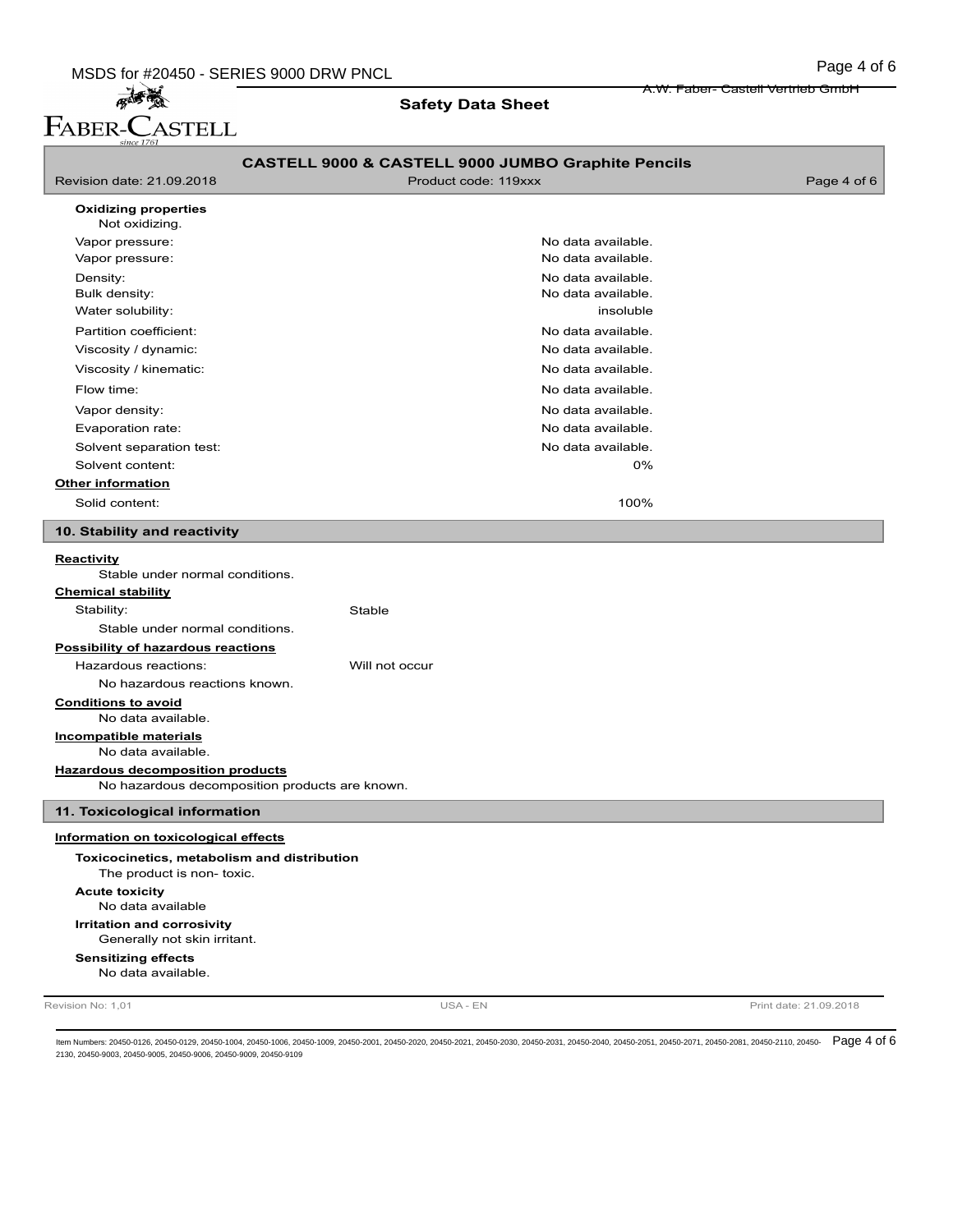A.W. Faber- Castell Vertrieb GmbH

## **Safety Data Sheet**

| Carcinogenic/mutagenic/toxic effects for reproduction<br>No data available.<br>Specific target organ toxicity (STOT) - single exposure<br>No data available.<br>Specific target organ toxicity (STOT) - repeated exposure<br>No data available.<br>Carcinogenicity (OSHA):<br>Carcinogenicity (IARC):<br>Carcinogenicity (NTP):<br><b>Aspiration hazard</b><br>No data available.<br><b>Practical experience</b><br><b>Other observations</b><br>No hazards even known by the product.<br>12. Ecological information<br><b>Ecotoxicity</b><br>The product is non-toxic.<br>Persistence and degradability<br>No data available.<br><b>Bioaccumulative potential</b><br>No data available. | No ingredient of this mixture is listed.<br>No ingredient of this mixture is listed.<br>No ingredient of this mixture is listed.                                                                                     |                        |
|------------------------------------------------------------------------------------------------------------------------------------------------------------------------------------------------------------------------------------------------------------------------------------------------------------------------------------------------------------------------------------------------------------------------------------------------------------------------------------------------------------------------------------------------------------------------------------------------------------------------------------------------------------------------------------------|----------------------------------------------------------------------------------------------------------------------------------------------------------------------------------------------------------------------|------------------------|
|                                                                                                                                                                                                                                                                                                                                                                                                                                                                                                                                                                                                                                                                                          |                                                                                                                                                                                                                      |                        |
|                                                                                                                                                                                                                                                                                                                                                                                                                                                                                                                                                                                                                                                                                          |                                                                                                                                                                                                                      |                        |
|                                                                                                                                                                                                                                                                                                                                                                                                                                                                                                                                                                                                                                                                                          |                                                                                                                                                                                                                      |                        |
|                                                                                                                                                                                                                                                                                                                                                                                                                                                                                                                                                                                                                                                                                          |                                                                                                                                                                                                                      |                        |
|                                                                                                                                                                                                                                                                                                                                                                                                                                                                                                                                                                                                                                                                                          |                                                                                                                                                                                                                      |                        |
|                                                                                                                                                                                                                                                                                                                                                                                                                                                                                                                                                                                                                                                                                          |                                                                                                                                                                                                                      |                        |
|                                                                                                                                                                                                                                                                                                                                                                                                                                                                                                                                                                                                                                                                                          |                                                                                                                                                                                                                      |                        |
|                                                                                                                                                                                                                                                                                                                                                                                                                                                                                                                                                                                                                                                                                          |                                                                                                                                                                                                                      |                        |
|                                                                                                                                                                                                                                                                                                                                                                                                                                                                                                                                                                                                                                                                                          |                                                                                                                                                                                                                      |                        |
|                                                                                                                                                                                                                                                                                                                                                                                                                                                                                                                                                                                                                                                                                          |                                                                                                                                                                                                                      |                        |
|                                                                                                                                                                                                                                                                                                                                                                                                                                                                                                                                                                                                                                                                                          |                                                                                                                                                                                                                      |                        |
|                                                                                                                                                                                                                                                                                                                                                                                                                                                                                                                                                                                                                                                                                          |                                                                                                                                                                                                                      |                        |
|                                                                                                                                                                                                                                                                                                                                                                                                                                                                                                                                                                                                                                                                                          |                                                                                                                                                                                                                      |                        |
|                                                                                                                                                                                                                                                                                                                                                                                                                                                                                                                                                                                                                                                                                          |                                                                                                                                                                                                                      |                        |
|                                                                                                                                                                                                                                                                                                                                                                                                                                                                                                                                                                                                                                                                                          |                                                                                                                                                                                                                      |                        |
| <b>Mobility in soil</b>                                                                                                                                                                                                                                                                                                                                                                                                                                                                                                                                                                                                                                                                  |                                                                                                                                                                                                                      |                        |
| No data available.                                                                                                                                                                                                                                                                                                                                                                                                                                                                                                                                                                                                                                                                       |                                                                                                                                                                                                                      |                        |
| Other adverse effects                                                                                                                                                                                                                                                                                                                                                                                                                                                                                                                                                                                                                                                                    |                                                                                                                                                                                                                      |                        |
| No data available.<br>13. Disposal considerations                                                                                                                                                                                                                                                                                                                                                                                                                                                                                                                                                                                                                                        |                                                                                                                                                                                                                      |                        |
| <b>Waste treatment methods</b>                                                                                                                                                                                                                                                                                                                                                                                                                                                                                                                                                                                                                                                           |                                                                                                                                                                                                                      |                        |
| Advice on disposal                                                                                                                                                                                                                                                                                                                                                                                                                                                                                                                                                                                                                                                                       |                                                                                                                                                                                                                      |                        |
| Smaller quantities can be stored together with the domestic waste.<br>Waste disposal according to official state regulations and local regulations.                                                                                                                                                                                                                                                                                                                                                                                                                                                                                                                                      |                                                                                                                                                                                                                      |                        |
| <b>Contaminated packaging</b>                                                                                                                                                                                                                                                                                                                                                                                                                                                                                                                                                                                                                                                            |                                                                                                                                                                                                                      |                        |
| Smaller quantities can be stored together with the domestic waste.<br>Waste disposal according to official state regulations and local regulations.                                                                                                                                                                                                                                                                                                                                                                                                                                                                                                                                      |                                                                                                                                                                                                                      |                        |
| 14. Transport information                                                                                                                                                                                                                                                                                                                                                                                                                                                                                                                                                                                                                                                                |                                                                                                                                                                                                                      |                        |
|                                                                                                                                                                                                                                                                                                                                                                                                                                                                                                                                                                                                                                                                                          |                                                                                                                                                                                                                      |                        |
| <b>US DOT 49 CFR 172.101</b>                                                                                                                                                                                                                                                                                                                                                                                                                                                                                                                                                                                                                                                             | <b>UN 0000</b>                                                                                                                                                                                                       |                        |
| UN/ID number:<br>Proper shipping name:                                                                                                                                                                                                                                                                                                                                                                                                                                                                                                                                                                                                                                                   | Not a hazardous material with respect to these transport regulations.                                                                                                                                                |                        |
| <b>Marine transport (IMDG)</b>                                                                                                                                                                                                                                                                                                                                                                                                                                                                                                                                                                                                                                                           |                                                                                                                                                                                                                      |                        |
| UN number:                                                                                                                                                                                                                                                                                                                                                                                                                                                                                                                                                                                                                                                                               | No dangerous good in sense of this transport regulation.                                                                                                                                                             |                        |
| UN proper shipping name:                                                                                                                                                                                                                                                                                                                                                                                                                                                                                                                                                                                                                                                                 | No dangerous good in sense of this transport regulation.                                                                                                                                                             |                        |
| Transport hazard class(es):                                                                                                                                                                                                                                                                                                                                                                                                                                                                                                                                                                                                                                                              | No dangerous good in sense of this transport regulation.                                                                                                                                                             |                        |
| Packing group:                                                                                                                                                                                                                                                                                                                                                                                                                                                                                                                                                                                                                                                                           | No dangerous good in sense of this transport regulation.                                                                                                                                                             |                        |
| Air transport (ICAO-TI/IATA-DGR)                                                                                                                                                                                                                                                                                                                                                                                                                                                                                                                                                                                                                                                         |                                                                                                                                                                                                                      |                        |
| UN number:                                                                                                                                                                                                                                                                                                                                                                                                                                                                                                                                                                                                                                                                               | No dangerous good in sense of this transport regulation.                                                                                                                                                             |                        |
| Revision No: 1,01                                                                                                                                                                                                                                                                                                                                                                                                                                                                                                                                                                                                                                                                        | USA - EN                                                                                                                                                                                                             | Print date: 21.09.2018 |
|                                                                                                                                                                                                                                                                                                                                                                                                                                                                                                                                                                                                                                                                                          | ltem Numbers: 20450-0126, 20450-0129, 20450-1004, 20450-1006, 20450-1009, 20450-2001, 20450-2020, 20450-2021, 20450-2030, 20450-2031, 20450-2040, 20450-2051, 20450-2071, 20450-2081, 20450-2110, 20450-2110, 20450- | Page 5 of 6            |